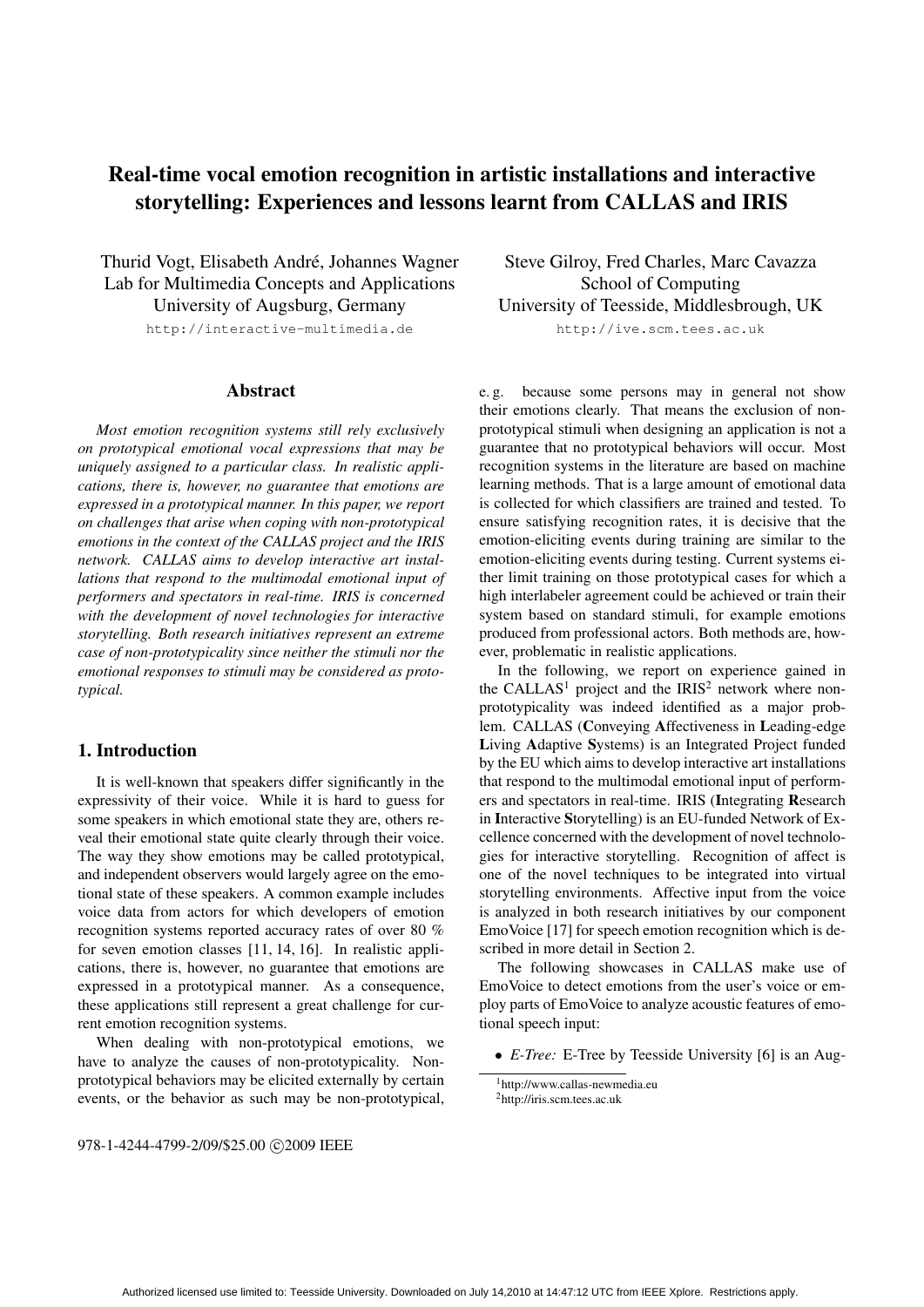

Figure 1. E-Tree reacting to emotional input: negative/low-arousal, neutral and positive/high-arousal

mented Reality art installation of a virtual tree that grows, shrinks, changes colors, etc. by interpreting affective multimodal input from video, keywords and emotional voice tone (Fig. 1).

- *Galassie:* Galassie by Studio Azzurro<sup>3</sup> [5] creates stylized shapes similar to galaxies for each present user. The visual appearance of the galaxies depends on the user's emotional state which EmoVoice detects from the user's voice (Fig. 2).
- *PuppetWall:* In the PuppetWall showcase by Helsinki University of Technology (TKK) [9], a user may influence a 2D graphics by the movements of physical puppets and the emotional tone of his or her voice. In contrast to the other showcases where the system responds to emotional states, PuppetWall is controlled by acoustic features of the user's voice (Fig. 3).
- *Interactive Opera:* Interactive Opera by Digital Video<sup>4</sup> is a live performance for children recreating characters and sceneries of famous compositions from W.A. Mozart, Giacomo Puccini, Giuseppe Verdi and many others. The children may influence the outcome of the story by expressing emotions using facial expressions and their voice that are mapped onto the characters (Fig. 4).
- *Music Kiosk:* Music Kiosk by XIM<sup>5</sup> [10] is an interactive museum installation that presents music instruments to young people in an innovative way enabling them to control music by expressing their feelings (Fig. 5).
- *ElectroEmotion:* ElectroEmotion by TKK is an affective, interactive installation for public spaces that mainly served to collect a multimodal corpus of emotion data. In this showcase, users are directly requested to express different kinds of emotions which are visualized to provide the users with feedback.



Figure 2. Galassie



Figure 3. PuppetWall

Within IRIS, EmoEmma, an interactive storytelling system based on Gustave Flaubert's novel "Madame Bovary", has been developed by Teesside University. Users can influence the outcome of the story by acting as one of the characters and their interaction mode is restricted to the emotional tone of their voice (Fig. 6).

Most showcases are fully implemented and have been used already by real users, partly in user studies (EmoEmma, E-Tree, ElectroEmotion), but also under realistic conditions. For example, Galassie has been performed in July 2008 at Teatro Arcimboldi in Milan, Italy, and E-Tree has been presented to user at the EC's ICT (Information and Communication Technologies) event 2008. For

<sup>3</sup>http://www.studioazzurro.com

<sup>4</sup>http://www.toonz.com

<sup>5</sup>http://www.xim.co.uk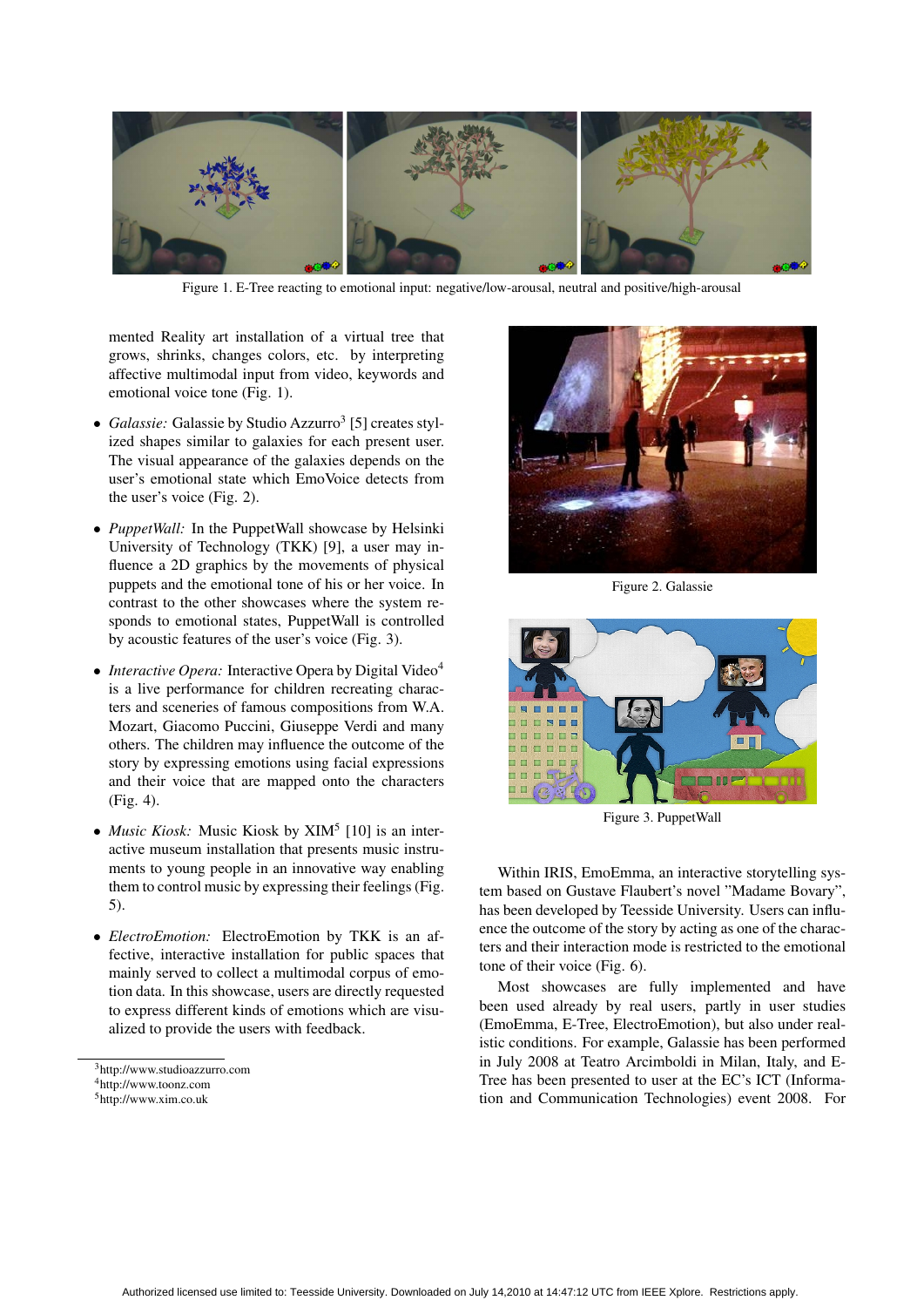

Figure 4. Interactive Opera



Figure 5. Music Kiosk



Figure 6. EmoEmma

this reason, our experiences are really gained under real-life conditions.

In all cases, EmoVoice was used to analyze the users' vocal emotions in real-time while they were interacting with the installation. Some showcases were completely controlled by the user's emotional state. That is, there was no analysis of the semantic content. In most cases, the user's emotional state was reflected by the system's display. For example, in the E-Tree installation there was a direct mapping between the user's emotional state and the color and size of the tree. In EmoEmma and Interactive Opera, the system did not simply mirror the user's emotional state. Instead a more sophisticated reasoning process was required to determine the output of an appropriate system response. For example, in EmoEmma, the user was able to influence by the emotional tone of his voice whether Emma would become unfaithful or not. Some showcases, such as the Music Kiosk and Interactive Opera, were specifically designed as multi-user applications.

Emotions expressed by the users of the showcases are very varied. They range from rather prototypical emotions in E-Tree, where users explore which emotional expressions can make the tree respond, to absolutely unprototypical and unpredictable expressions e. g. of spectators in Galassie. Showcases are intended to support artists or spectators to express themselves emotionally. Therefore, in most cases, allowed emotions cannot be imposed on the users. Furthermore, everybody has their own individual interpretation of emotions and expresses them differently. A number of further factors contribute to non-standard expressions of emotions in CALLAS: Some showcases have a limited, pre-selected user group, while Interactive Opera addresses children. For other showcases, in turn, potential users cannot be restricted. Languages comprise English, by native and non-native speakers, Italian, and Finnish. Background noises also vary a lot among and within showcases. E. g. E-Tree has been performed in quiet office environments and at exhibitions. In Galassie, Interactive Opera and Puppet-Wall, the background noise level is high and the voice of the speaker to be analyzed competes with other voices in the background. Though we recommend that every speaker wears a headset microphone, this is not feasible in some showcases. Artistic emotions often are rather exaggerated (but not necessarily prototypical at the same time), which might ease recognition, however, expectations of users are very high. In Galassie, users expected the system to be as sensitive as humans, or even more, to their emotional state and to understand even very subtle emotions. This is of course an expectation that cannot be met with current technology. But also the other demands go beyond those encountered at the offline analysis of existing emotional speech databases as done by previous and many current work on speech emotion recognition and require new strategies.

In the remainder of the paper we will first shortly describe EmoVoice, our speech emotion recognition component, on which our experiences of real-time emotion recognition are based, and present attempts by EmoVoice to deal with non-prototypical emotions in CALLAS and IRIS. Then we will discuss the problem of getting appropriate training data for classifiers suitable for the showcases. The fifth section concerns methods to evaluate emotion recognition in real-time artistic installations. Last, we will give some concluding remarks.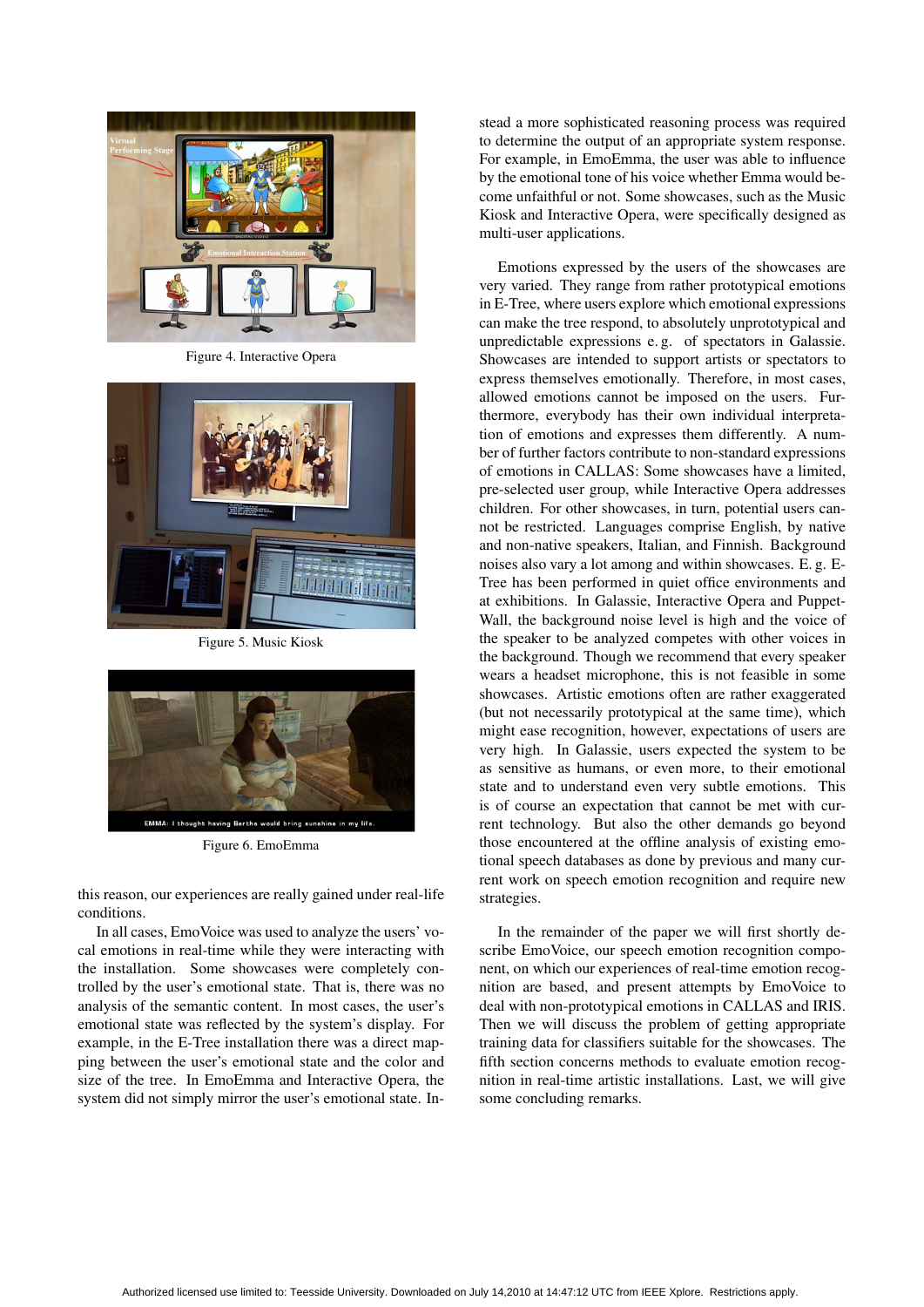# 2. Real-time emotion recognition from voice: EmoVoice

EmoVoice [17] is a system for emotion recognition from voice and provides tools for acoustic feature extraction and building an emotion classifier as well as for recognizing emotions in real-time.

Acoustic features are derived from pitch, energy, voice quality, pauses, spectral and cepstral information as conveyed in the speech signal. In total, a set of 1451 acoustic features is calculated which can be reduced by standard feature selection methods. No semantic or word information is used, in order to make the recognition process faster, as no speech recognizer is necessary, and also when selecting feature extraction algorithms, attention was paid to speed. Integrated classifiers are Support Vector Machines and Naïve Bayes, while the latter one is used more often because it is faster and thus responds better to real-time demands.

In EmoVoice, classifier creation is supported by two user interfaces. The first interface allows recording a database of emotional speech, by reading a set of emotion inducing sentences or free speech input. With the second interface, a classifier can be trained, and a quality check of the classifier can be performed. Thus, personal or application-specific recognizers can be built without deep technical knowledge of the recognition process. The resulting classifier can be used by a command line tool that continuously classifies user speech (without push-to-talk) and that can be linked to any application by socket communication.

Speech segmentation is a critical aspect as it should be fast and at the same time provide meaningful and consistent segments. We found an automatic voice activity detection with no in-between pauses longer than 1 sec to be a good compromise between speed and accuracy. A similar strategy has been employed e. g. on the FAU Aibo Emotion Corpus [13], however, relying on word segmentation, not only on acoustic information. Pauses in the voice activity approximate phrase breaks, though the resulting segments may not be as linguistically sound as those derived from word segmentation. However, our segmentation requires no further knowledge and is thus very fast. Though the inclusion of linguistic information has shown to be beneficial [8, 13], we intentionally abstain from using wordbased information. Current speech recognition systems are still error-prone [3], especially for arbitrary speech in spontaneous dialogue and complex background conditions as is the case in our showcases. This may have negative influence on the emotion recognition, too. Highly accurate speech recognition for the showcases in CALLAS and IRIS that go beyond keyword spotting is a task for itself that we do not concentrate on. In some showcases, multi-keyword spotting is actually integrated (e. g. E-Tree), but the combination of the linguistic knowledge then takes place at the level of fusion of all input channels (e. g. additionally visual information), not directly with the acoustic information.

# 3. Strategies to cope with non-prototypical emotions in artistic installations

In previous work (e.g.  $[1, 2]$ ), a corpus of emotional speech is collected and annotated with emotional states using either emotion categories or emotion dimensions. Typically, the ground truth is given by a majority vote of the labelers and ambiguous cases are usually discarded. In a real-time emotion recognition system, we cannot exclude the occurrence of non-prototypical emotions at runtime. In particular, artistic installations and virtual storytelling environments are characterized by a high degree of uncertainty. Aesthetic experiences may be very different and are hard to predict. For example, for Galassie, we trained a classifier for three emotional states (positive/high-arousal, neutral, negative/low-arousal). In this showcase, the users were intended to control the system via their emotional states as expressed by speech. When analyzing the showcase [5], our project partners identified, however, fourteen different emotion states based on reported user experiences: interest, transport, ludic pleasure, amazement, involvement, creation, serenity, freedom, confusion, irritation, indifference, frustration, boredom, distressed. Interest, transport and ludic pleasure were reported most frequently, that is by 50 % of the users. Of course, it might have been the case that the users were expressing the three trained emotional states when speaking. However, it is very likely that a large number of non-prototypical emotional states occurred during the interaction which were taken as input for our vocal emotion recognition component. This example illustrates that we cannot predict how users interact with the artistic installations and which emotions occur as artistic emotional expression is individual, in particular its strength. We can only define — based on the showcase — which emotions the system will react to, and in order to be able to frequently react to the user's affect we cannot focus on prototypical emotions.

The primary strategy we apply to cope with the diversity of emotions is to train a limited set of emotion classes based on pleasure and arousal in Mehrabian's PAD (Pleasure, Arousal, Dominance) model [12]. For instance, five emotion classes (positive/high-arousal, positive/lowarousal, neutral, negative/low-arousal, and negative/higharousal) were trained for EmoEmma which should then subsume the actually expressed emotions at runtime. In both the E-Tree and EmoEmma scenarios, the classes are mapped onto points in the PAD space. In E-Tree, other modalities also provide PAD values which allows accommodation of non-prototypical emotions by multi-modal fusion of PAD-based emotional representations. Furthermore,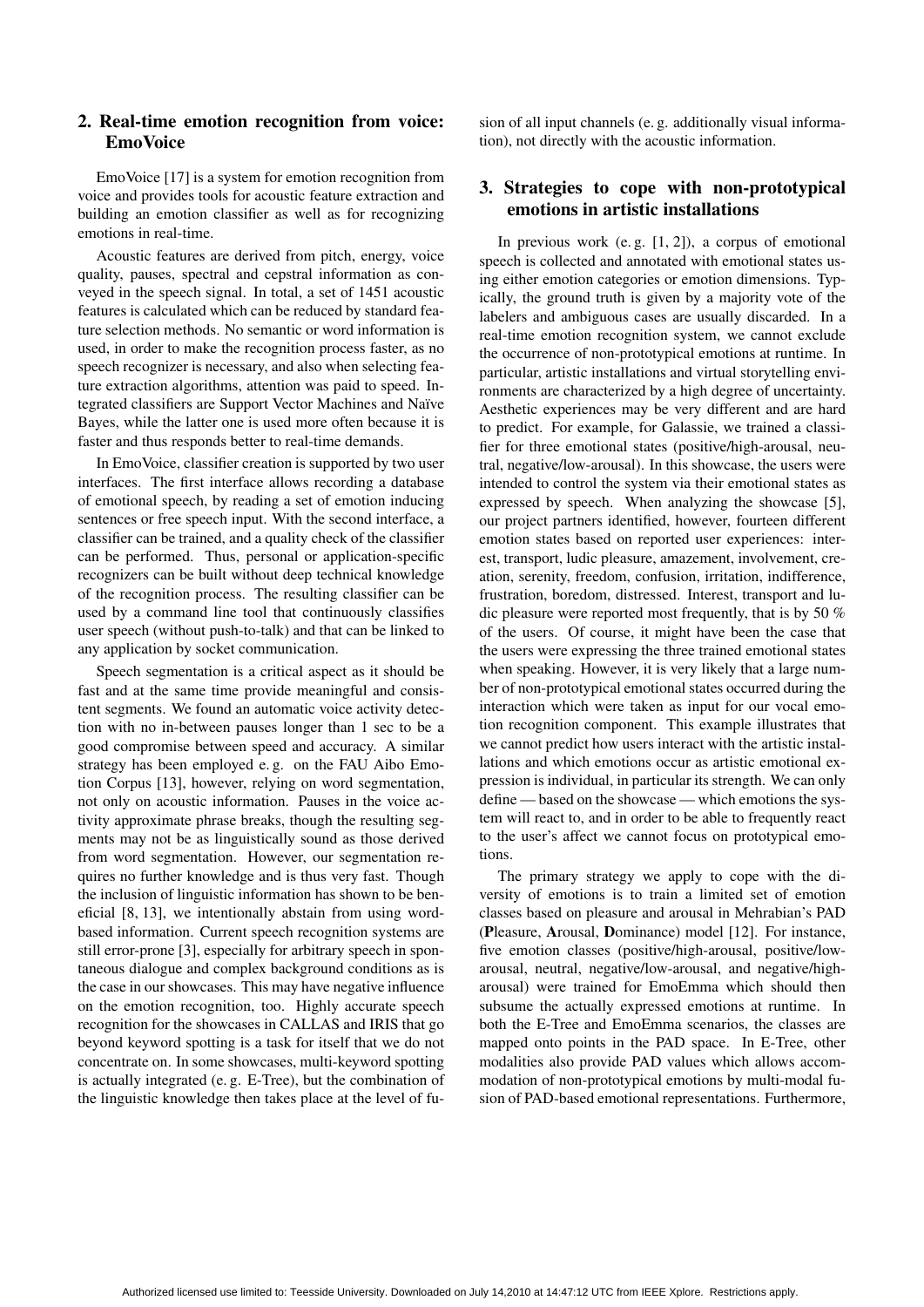| class    | recognized as |                |         |         |          | sum  | TP rate |
|----------|---------------|----------------|---------|---------|----------|------|---------|
|          | pos/high      | pos/low        | neutral | neg/low | neg/high |      |         |
| pos/high | 282           | 10             | 46      | 66      | 11       | 415  | 68.0    |
| pos/low  | 26            | 21             | 18      | 14      |          | 80   | 26.3    |
| neutral  | 157           | 11             | 119     | 98      | 14       | 399  | 29.8    |
| neg/low  | 68            | 6              | 64      | 211     | 13       | 362  | 58.3    |
| neg/high | 20            | $\overline{4}$ |         | 19      | 38       | 88   | 43.2    |
|          | 553           | 52             | 254     | 408     | 77       | 1344 | 49.9    |

Table 1. Confusion matrix and true-positive (TP) rates for 5 classes from a single speaker.

a decay is introduced by combining the overall score with previous values to make changes in the tree's appearance smoother and interaction more natural.

Another possibility to cope with non-prototypical data is to concentrate on a few important and specific categories and to add a "garbage" class for all other occurring emotions. This garbage class should then be very general as it has to include very different kinds of emotional expressions. We have not applied this strategy yet in a showcase but we simulate the effects with the following experiment. Table 1 shows confusion matrix and recognition accuracy obtained by 10-fold cross-validation on a database recorded by a single speaker at different points in time with 5 classes: positive/high-arousal, positive/low-arousal, neutral, negative/low-arousal, negative/high-arousal. The difference in frequencies of the classes positive/low-arousal and negative/high-arousal compared to the other classes is due to the data being recorded for two different showcases (E-Tree and EmoEmma) and only one of the showcases made use of all emotions. In the confusion matrix we see that positive/high-arousal is recognized particularly well, while the other classes are most often confused with positive-high. Negative/high-arousal, negative/low-arousal and positive/low-arousal are relatively seldom confused, so in order to have an inhomogeneous garbage class, we train positive/high-arousal and neutral against the rest. Results are shown in Table 2. For comparison, we give results for two well separable classes, negative/high-arousal and positive/low-arousal, against the rest in Table 3. In this case the garbage class is rather homogeneous. Not surprisingly, results are clearly higher for the homogeneous garbage than for the inhomogeneous garbage. In the latter case, the overall result is even lower than for 5 classes. This indicates, that probably there should be more than one garbage class each trained by similar emotional expressions.

As mentioned before, this was a theoretical experiment that has not yet been implemented in a showcase yet, and the definition of the garbage class has been guided by the criterion of homogeneity. However, the recognition of only positive/high-arousal and neutral could be useful in some artistic installations (e. g. Galassie) where users interact just for fun and negative emotions occur rather seldom, and the recognition of only negative/high-arousal and positive/low-

| class    |                  | recognized as | sum   | TP rate |      |
|----------|------------------|---------------|-------|---------|------|
|          | pos/high neutral |               | garb. |         |      |
| pos/high | 301              | 65            | 49    | 415     | 72.5 |
| neutral  | 176              | 167           | 56    | 399     | 41.9 |
| garbage  | 198              | 170           | 162   | 530     | 30.6 |
|          |                  | 102           | 267   | 344     | I6 9 |

Table 2. Confusion matrix and true-positive (TP) rates with inhomogeneous garbage class: positive/high-arousal, neutral vs. garbage from a single speaker.

| class    |         | recognized as  | sum | TP rate |      |
|----------|---------|----------------|-----|---------|------|
|          | pos/low | neg/high garb. |     |         |      |
| pos/low  | 42      |                | 33  | 80      | 52.5 |
| neg/high | 10      | 47             | 31  | 88      | 53.4 |
| garbage  | 136     | 127            | 913 | 1176    | 77.6 |
|          | 188     | 179            |     | 1344    | 74.6 |

Table 3. Confusion matrix and true-positive (TP) rates with homogeneous garbage class: positive/low-arousal, negative/higharousal vs. garbage from a single speaker.

arousal is conceivable in a scenario, where a reaction should follow to anger caused by the system (e. g. an automated call center), but no extreme positive emotions are expected which however can be interpreted as satisfaction with the system.

A further possibility to deal with a garbage class is multilevel classification by first differentiating between relevant emotions and garbage, and to analyze then which of the relevant emotions actually occurred.

#### 4. Training data for non-prototypical test data

The performance of a classifier on new test data depends strongly on the quality and similarity of the data used to train the classifier. Concerning the showcases we need data with similar speaker groups (some are targeted at selected speakers, others e. g. at children), languages (English by native and non-native speakers, native languages of showcase developers, esp. Finnish and Italian), background noise conditions and occurring emotions. However, currently, there exist no such databases of emotional speech that are suitable to train classifiers for our showcases. In our opinion this is a general problem for speech emotion recog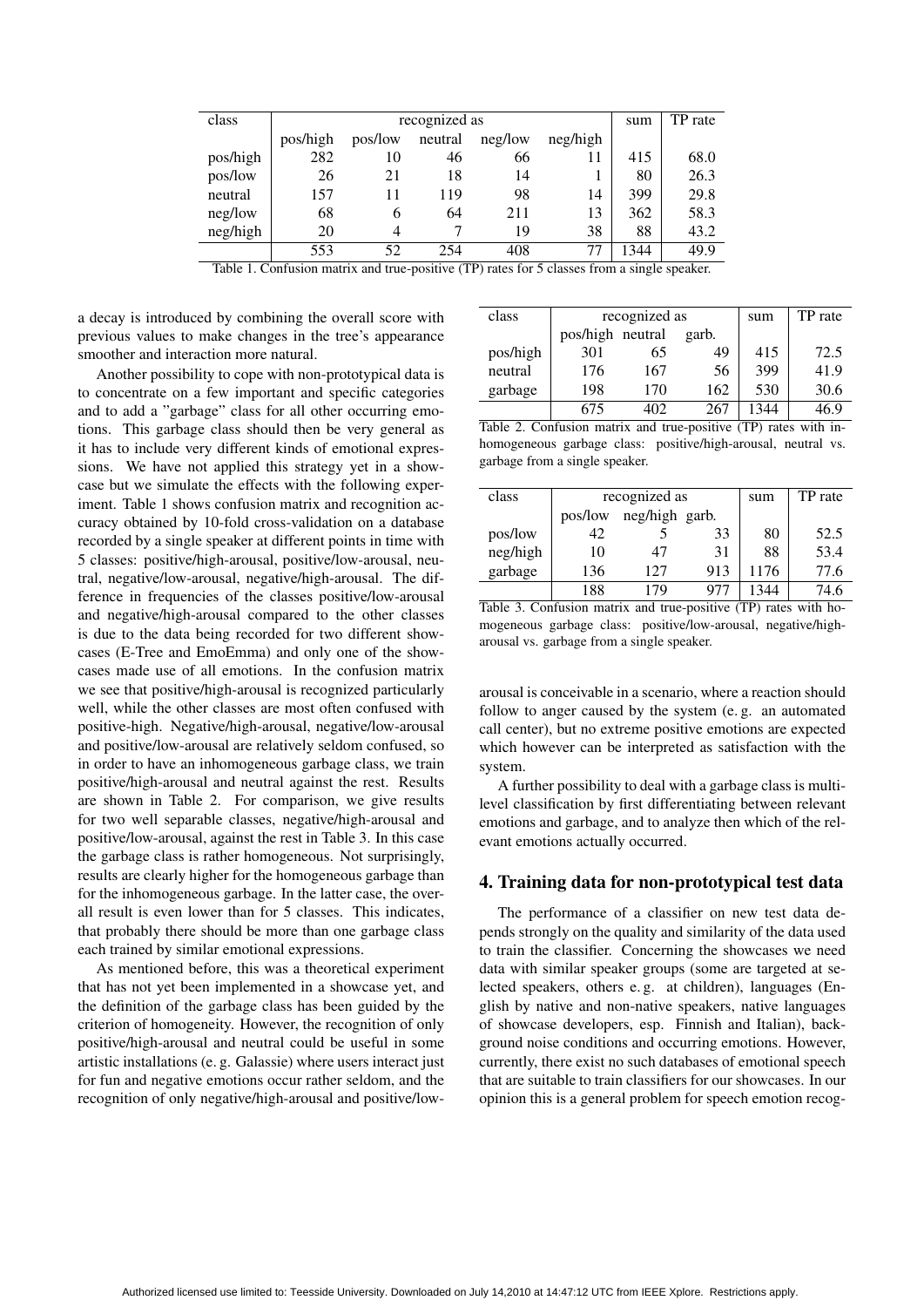nition systems integrated into applications because state-ofthe-art technology is not flexible enough to cope with different environmental factors. Existing databases are likewise only suited for their specific conditions. In particular, specific non-prototypical emotions that are usually limited to the application context will rarely be found in existing databases. Thus, application specific training databases have to be recorded.

As mentioned before, EmoVoice was employed in six CALLAS showcases and one IRIS showcase. Due to the large diversity of the showcases, it was not feasible for us to create specific training databases for each showcase. Especially with regard to the number of showcases it was not possible to record as many hours of thoroughly labeled emotional speech data for each showcase as is usually used for offline analysis, not only because the primary goal of the projects was integration into showcases and not extensive data collection but we also assume this again to be a general problem for applied speech emotion recognition under realistic conditions: Though it would be best to record large amounts of data from users interacting with the application, and use them as training data, this is usually not possible because there is no test data yet, it is too time consuming, especially to annotate the data, or not feasible to do by nonexperts. For integrated speech emotion recognition systems, application developers need to be able to create databases in a simple and fast fashion on their own. Even if the quality of the databases is not as high as those created by experts, they will be better suited for their purposes. This addresses directly the problem of non-prototypicality in realistic scenarios.

For these reasons, we designed a work flow for the showcase developers to record their own training database adjusted to their showcase. We integrated an easy-to-use interface for recording and training an emotional speech corpus into EmoVoice (see Section 2). The interface offers the possibility to present stimuli that are similar to those occurring in the showcases. The emotion label then results from the stimulus and labeling afterwards is not necessary. The interface lets showcase developers decide on the emotions they want to recognize (though they might not yet know which emotions actually occur, see above), on the language, they can provide as similar as possible background noises and select suitable speakers. One successful method used for emotion elicitation was inspired by the Velten mood induction technique [15] where subjects had to read out loud a set of emotional sentences that should set them into the desired emotional state. However, developers making use of the system were encouraged to change sentences according to their own emotional experiences. E. g. for EmoEmma, the Velten sentences had been completed with actual excerpts from Madame Bovary's dialogues.

The interface allows to quickly build a classifier, but

there also arise problems from the recordings being made by non-experts. The Velten method is in principle a very suitable method, but especially when conducted by non-experts it cannot be guaranteed that speakers really immerse in the respective emotions. Thus, even if the recorded emotions may be not fully spontaneous because the sentences are read, they represent a hard and realistic problem because the speakers were no professional actors and did not produce full-blown or prototypical emotions as professional actors would have done. Listening tests on a database recorded for an Italian showcase revealed that it was often hard for humans who could not speak Italian to detect the emotion. Another difficulty arises from the fact that people respond to artwork in a rather individual manner. The analysis of reported user emotions for Galassie provides evidence of the plethora of emotional states people experience when interacting with art. Furthermore, it is hard to control for us whether showcase developers really provided similar settings, and the amount of data is usually small. For these reasons, there is a discrepancy between training and test data, which is likely to occur in real-time systems. Of course, this can seriously affect recognition accuracy. What adds further is that conditions in general are very difficult in some showcases. E. g. background noises in the Interactive Opera are very loud. Especially voices in the background affect the recognition rate badly as the system cannot distinguish which voice it should recognize emotions from.

In order to assess the suitability of the procedure, we analyze data from the EmoEmma, E-Tree and Music Kiosk showcases with 3 classes (positive/high-arousal, neutral, negative/low-arousal) recorded by four male English speakers. Two of them were non-native speakers and class distribution was approximately balanced. The database was recorded with the help of our interface, the stimuli came from the Velten sentences and from sentences occurring in the showcases. Overall recognition accuracies reported in the following were obtained with the Naïve Bayes classifier offline, though speech data and recording conditions were similar to online conditions. Speaker dependent accuracies, that is accuracies that were obtained from each of the four speakers alone by 10-fold cross-validation, ranged from 54.5 % to 65.4 %. When evaluating all speakers together, again in 10-fold cross-validation, accuracy was lower with 49.5 %. Though figures may not sound high for the limited number of classes, they are well above chance level. Furthermore, for good results in online recognition within a showcase the number of classes should generally be limited to two or three. Thus, we can conclude that even if the results obtained from the procedure may not be perfect, it does yield useful results, so that it is a good alternative if no suitable pre-recorded databases exist.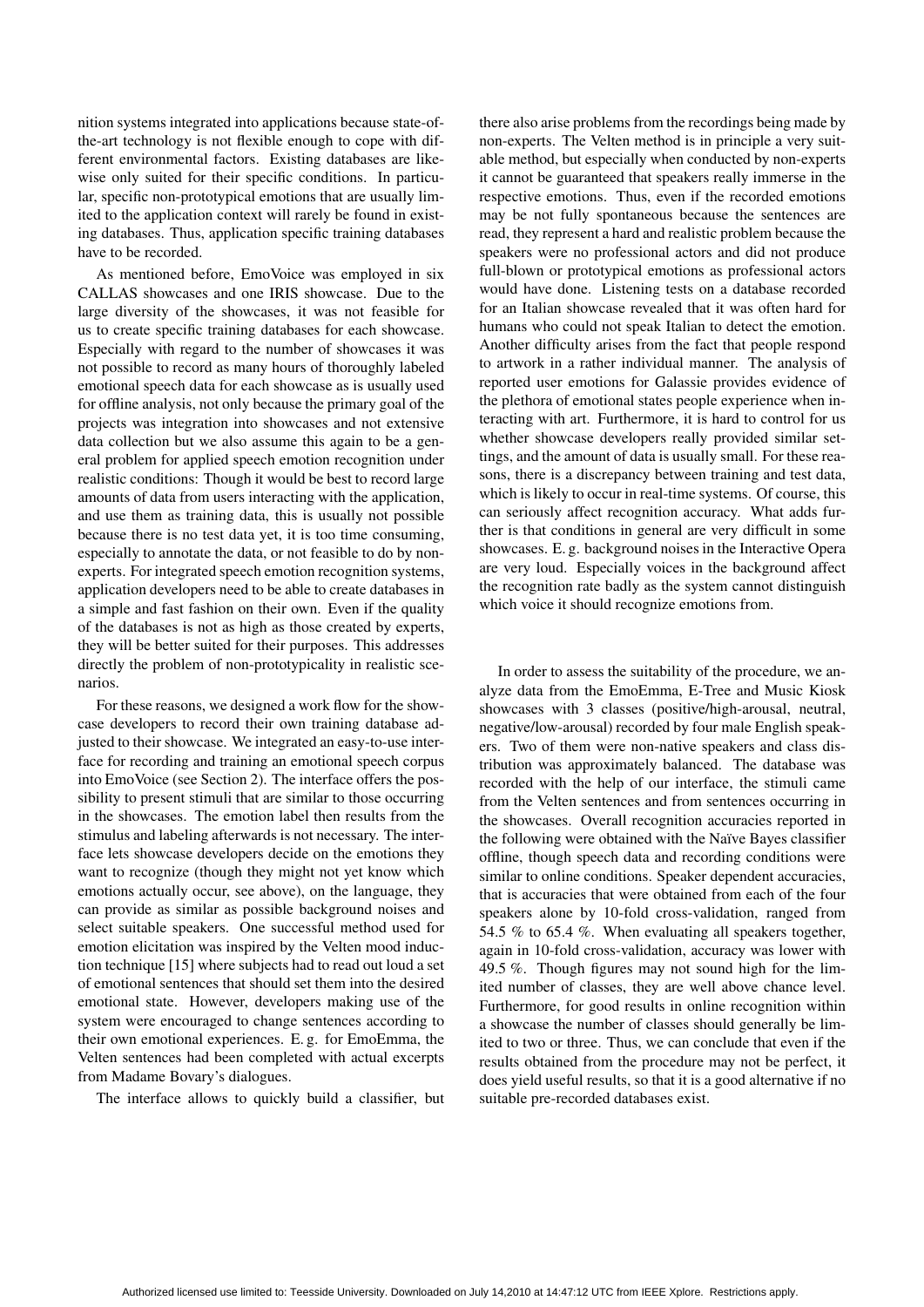# 5. Evaluation methods for real-time (artistic) emotion recognition

In general, when evaluating real-time systems, lower recognition rates than for offline analysis have to be expected. The quality of the training database can be assessed with the same methods used for offline analysis, i. e. recognition accuracies in reference to the labels e. g. given by annotators to the emotional events.

However, at run-time there are further problems: A first question is what should be evaluated, the subjective or objective experience. The subjective evaluation can be better or worse than the objective evaluation. In artistic installations, and maybe in other scenarios as well, mainly the subjective experience of the user is of interest and evaluated, i.e. if the user has the impression that the system is responsive. This may diverge from the objective accuracy of the system, though the latter is often difficult to determine, as first a ground truth has to be established. This can be done by annotating test data after run-time though this may be too late and thus not applicable for many purposes. Other methods are physiological measurements as a ground truth (E-Tree) or video observations (ElectroEmotion). However, because of the non-prototypicality of the emotions and as occurring emotions cannot be predicted, it may also be possible to assign an emotional state to a class present in the system only if a garbage class exists. Finally, we need to decide whether to evaluate a system's ability to recognize emotions over time (E-Tree) or whether to evaluate the concept of automated emotion recognition as a whole (EmoEmma). In the first case, we need to compare the system's results with ground truth data at particular points in time. In the second case, we perform a posteriori evaluation of the system usually concentrating on user experience.

In the following, we describe the results of some evaluation studies in more detail. EmoEmma was evaluated by handing each subject a questionnaire about his experience with the interactive character [4]. That is EmoEmma was evaluated as a whole after the user had interacted with it. Questionnaires after the interaction revealed that the subjects responded very positively to the installation and perceived EmoEmma as a believable character that responded appropriately to what they were saying. E. g. on a scale from 0 to 5 they rated 3.6 on average that Emma understood what they were saying. When interpreting this result, we should keep in mind that EmoEmma did not analyze the semantics of the user's utterances, but solely aimed at recognizing the user's emotions from the acoustics of speech. Thus, the result of the user study can be taken as evidence that EmoVoice was effective in the showcase since it was the only mode of interaction.

For E-Tree, we evaluated the performance of the sys-

tem over a whole interactive session by examining the correlation of arousal detected by multimodal fusion against physiological measurements obtained from Galvanic Skin Response (GSR). We observed a positive linear correlation of 0.79 ( $p < 0.05$ ), suggesting that the arousal dimension, at least, of PAD measurement is representative of actual emotional response. However, the contribution of EmoVoice to the detection of arousal was only  $11\%$ , so the result can only be taken as evidence that the overall fusion of input channels was appropriate and does not give detailed insight into the individual performance of EmoVoice in the showcase. This is however a further problem in the evaluation of realtime systems: the interplay of many factors such as more than one input modalities or the visual presentation inhibits the isolated inspection of single factors, which is possible in offline analysis.

## 6. Conclusions

In this paper, we reported on challenges that arise when coping with non-prototypical emotions in the context of artistic installations. When dealing with nonprototypicality, we need to distinguish between the nonprototypicality of stimuli and the non-prototypicality of behaviors. Currently, in CALLAS and IRIS classifiers are trained based on a limited set of standard stimuli validated by psychological research (Velten sentences). At runtime, the users were exposed, however, to a larger and more diverse set of stimuli. Indeed, prototypical stimuli would conflict with the creativity expected from artistic installations. Thus, the next step towards handling non-prototypicality in both research endeavors would be to elicit emotions during training that are as similar as possible to the stimuli at runtime. Currently, CALLAS and IRIS do not rely on manually labeled data for training. Instead the labels are given by user instructions, for example, to read a particular sentence. In order to tackle the non-prototypicality of behaviors, we cannot rely on standard responses to emotional stimuli. Instead the labels should be checked for plausibility and modified accordingly. Furthermore, additional corpora should be collected at runtime as a basis for training new classifiers that are adapted in a better way to the showcase in which they are being used.

### Acknowledgments

This work was partially financed by the EU in the CALLAS Integrated Project (IST-34800) and the IRIS Network of Excellence (Reference: 231824). Figs. 2, 3, 4 and 5 are courtesy of Studio Azzurro, Helsinki University of Technology (TKK), Digital Video and XIM Ltd respectively. The copyright remains with these organizations.